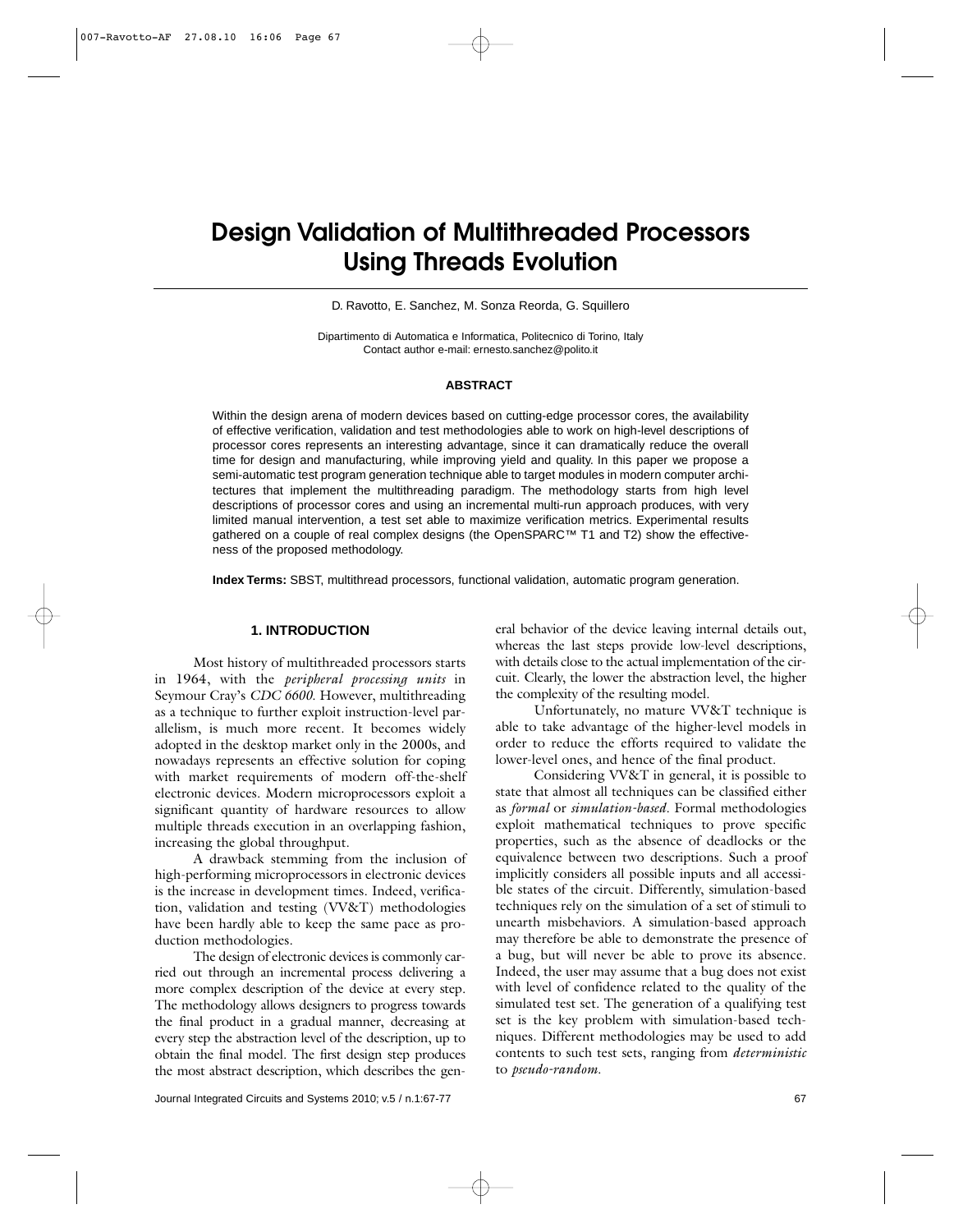Theoretically, formal techniques are able to guarantee their results, while simulation-based approaches can never reach complete confidence. However, the former require an enormous computational power, and therefore may not be able to provide result for a complex design. Moreover, to enable their use, formal methodologies are routinely used on simplified models or with simplified boundaries conditions. Thus, their result is absolutely exact, but the model used to calculate it was not. This introduces a certain amount of uncertainty in the process [2].

Nowadays, simulation-based techniques dominate the VV&T arena for microprocessors, with formal methods bounded to very specific components in the earliest stages of the design. When tackling microprocessors, a set of stimuli has most likely the form of an assembly program. Such test programs, whose introduction dates back to the 80s [4], are executed by the device under test, but their purpose is not to calculate a certain value or to solve a problem, but rather to excite the different supported functions, and to expose the internal information. Test programs have been exploited in the so-called *Software-based Self-test* (SBST) [5], where the goal is to make evident a difference between a faulty device and a working one.

Multithread microprocessors exploit complex architectural paradigms that are both hard to be tackled by hand and greatly limit the effectiveness of random-based approaches. Consequently, the creation of a suitable set of test programs is liable to be a bottleneck in the design process.

*Feedback-based* techniques are used to iteratively improve a test set in order to maximize a given target measure. The improvement procedure is fully automatic and exploits the result of the simulation to drive the creation of new stimuli. However, simulation of low-level descriptions could require enormous efforts in terms of computational time, memory occupation and hardware.

In this work we propose a simulation-based method able to efficiently exploit high-level descriptions of multithreaded microprocessor cores for generating effective test programs of critical modules. The methodology is mostly automatic and makes use of the feedback from the simulation. The proposed methodology enhances and extends to multithreaded complex microprocessors the idea presented in [3].

The feedback-based generation process is driven by an evolutionary algorithm, and exploits a highlevel simulator. The method is focused on the generation of multithreaded assembly test programs targeting the maximization of a set of metrics. The evolutionary algorithm was upgraded to generate, represent and effectively manipulate multithreaded programs. Moreover, in order to minimize the required computational effort, the approach is organized in a series of runs where, at each step, the best test program generated is added to the final test set. Preliminary steps on this work has been presented in [6] and [7].

To demonstrate the suitability and the scalability of the approach, we tackle the *OpenSPARC™ T1* and *OpenSPARC™ T2*, two rather complex microprocessors developed by *SUN Microsystems*. The high-level models of the two microprocessors are publicly available from *SUN Microsystems* [8]. We generated test sets for two different characteristic internal modules.

The experimental results clearly show that the method is effective both in reaching high figures when a given coverage metric is considered, and in generating test programs able to cover very specific corner cases, that could hardly be managed through a random approach. Our method requires a very limited effort in terms of manual intervention, while the required computational power can be traded-off by running it separately for different components of the microprocessor.

The rest of the paper is organized as follows. Section II recalls some concepts about design validation and presents the family of OpenSPARC™ microprocessors. Section III describes the proposed approach. Section IV presents the case study and reports some experimental results. Section V concludes the paper.

# **2. BACKGROUND**

# *A. VV&T approaches*

Design VV&T methodologies have been developed in a multi-flavored spectrum. The first sharp distinction that can be made is between *formal* and *simulation-based* techniques.

*Formal* methodologies use mathematical techniques to prove that a design possesses certain properties, such as conformity to given specifications. Generally speaking, formal verification may always be seen as a form of theorem-proving within a given logic system [9]. But, in practice, research in this field falls within various sub-categories, such as: *automated theorem proving, model checking*, *equivalence checking*, and *SAT solver*.

While theoretically formal methodologies are able to verify any property, the computational resources required become significant even for medium-complexity designs. Moreover, when a formal method fails to provide a result, nothing sensible can be said on the examined property.

In order to limit the CPU time and memory requirements, formal methodologies are often applied on simplified models, or sub-parts of the original design. However, an over-simplification in the former case, or a mistake in setting the boundaries conditions in the latter, may impair the reliability of the result.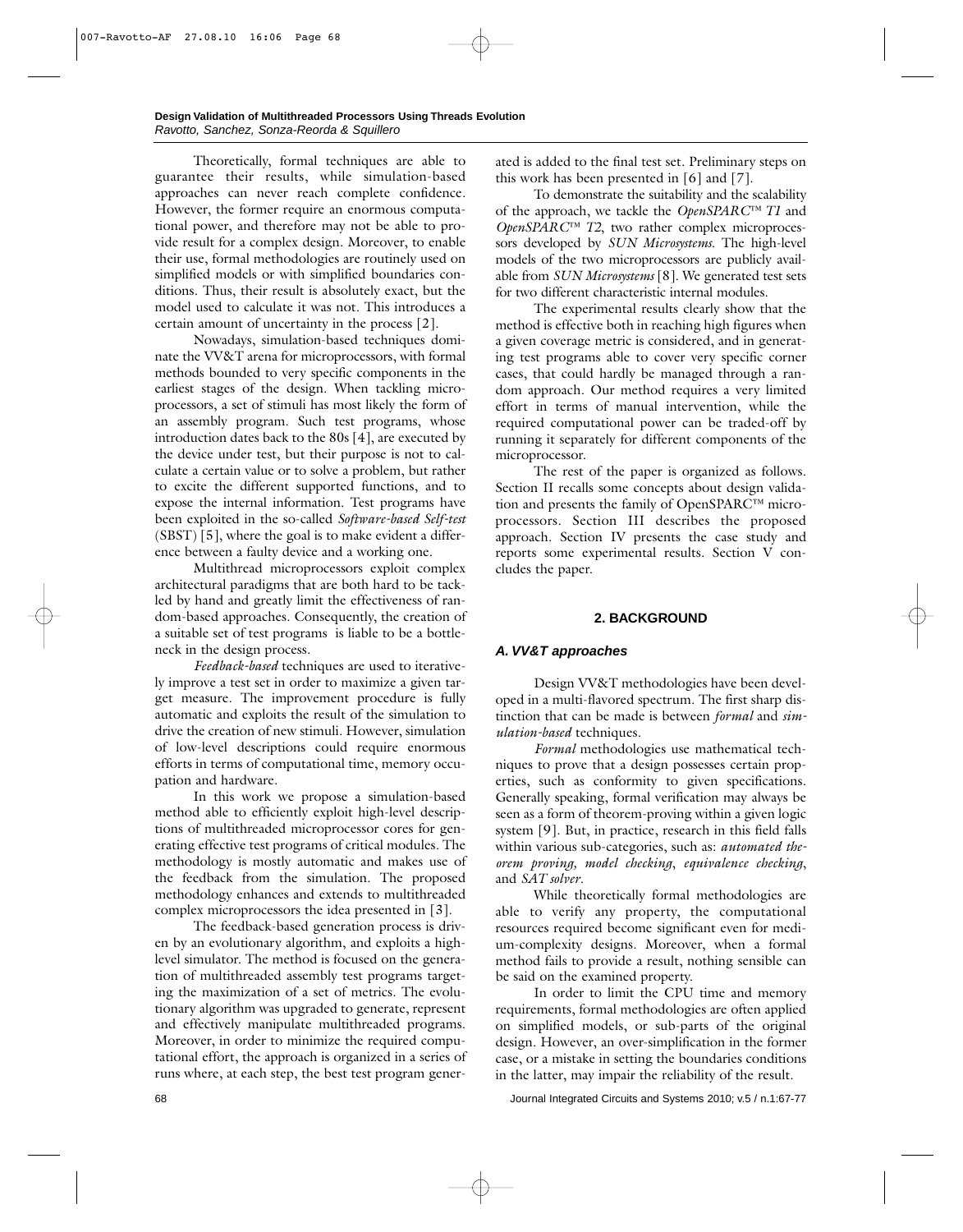*Simulation-based* methodologies aim at uncovering design errors by thoroughly exercising the available model. Briefly speaking, a VV&T process based on simulation requires three basic elements to be performed: the input information (also called set of *stimuli*), the model of the device under evaluation (also called *design* or *device under test*), and finally the *response checker*, which generates the pass/fail information regarding the inspection process based on the comparison between the observed and the expected behavior.

It is clear that depending on the design stage, the audit process could be performed in different ways. For example, depending on the design state, the method could be based on a logic simulator or resort directly to the circuit if the device is already built.

Simulation-based methodologies are strongly dependent on the quality of the set of stimuli used to excite the design. These methodologies are seldom exhaustive and only consider a limited sub-set of possible circuit behaviors. Since the quality of the results depends on the percentage of applied stimuli with respect to the total possible ones, they never achieve 100% confidence of correctness in practical cases. However, a qualifying test set may give a reasonable confidence on the absence of problems.

Producing high-quality set of stimuli is therefore a major issue in the VV&T area, which also requires asserting the quality of a set of stimuli.

Borrowing the idea from software testing [1], it is possible to define a coverage metric as the measure of how thoroughly exercised a device under test is. Code coverage metrics identify which code structures belonging to the circuit description are exercised by the set of stimuli, and whether the control flow graph corresponding to the code description has been thoroughly traversed. The structures exploited by code coverage metrics range from a single line of code to *if-then-else* constructs. Nowadays, commercial logic simulators provide the users with the possibility to extract, during simulation, information regarding coverage metrics; some of the most typically used ones are: *statement coverage*, *branch coverage*, *condition coverage*, *toggle coverage*, among others. The capacity of a given input stimuli to activate specific features of the model may be quantified, and coverage metrics for hardware verification can be defined to assure the adequacy of the set of stimuli, and the collected information about coverage could be exploited as an useful termination test criterion [2]. The higher the coverage values obtained by a given set of stimuli, the higher the confidence in the design it can provide. Intuitively, high coverage values imply high system activation. However, it is worth noting that coverage does not imply that the design fully conforms to the specifications.

Specifically regarding to microprocessor cores, some VV&T techniques based on formal approaches have been exploited to tackle pipelined designs [13][14], as well as superscalar ones [15]. However, the applicability of such techniques within an industrial design flow may need a considerable human effort. Consequently, industry adopts formal methods when facing only single modules or when boundary conditions allow to significantly constraint the targeted task.

On the other hand, constrained-random test generation develops random test sets following constrained generation processes [16][17][18][19]. These techniques usually exploit templates in which the structure of each program fragment to be generated, as well as the parameters to be randomized, are previously defined. Though, such techniques are very challenging when targeting real complex designs.

An evolution of the constrained-random methods is based on the exploitation of feedback information able to drive the generation process. These techniques [20][21][22][23] dynamically and automatically adapt the generation process resorting to coverage feedback results, in order to improve the generated programs. Moreover, they generate and simulate a huge quantity of programs, but the generation process leaves users with only a small set of test programs.

Authors in [24] presented an efficient test generation technique based on decomposition of both design and properties for functional validation of pipelined processors. Results gathered on a multiple issue microprocessor core demonstrate the suitability and efficiency of the proposed approach.

Finally, talking about chip multithread processor cores, some VV&T strategies have been also proposed in order to couple with modern issues. For example, regarding validation techniques, in [7] the authors proposed a feedback based methodology that exploits an automatic generator in order to generate validation programs for a complex processor core. Concerning testing issues, in [25] the authors proposed a novel methodology to speed up the execution of self-test routines in a multithread processor chip.

#### *B. Basics on OpenSPARCTM processor cores*

The OpenSPARCTM processor core family is designed exploiting the chip multi-threaded (CMT) processor architecture paradigm. The processor family fully implements Sun's Throughput Computing initiative for the *horizontal system space*. Throughput Computing is a technique that takes advantage of the thread-level parallelism [8].

The basic principle behind Throughput Computing is that exploiting ILP (Instruction Level Parallelism) and deep pipelining has reached the point of diminishing returns, and as a result current microprocessors do not utilize their underlying hardware very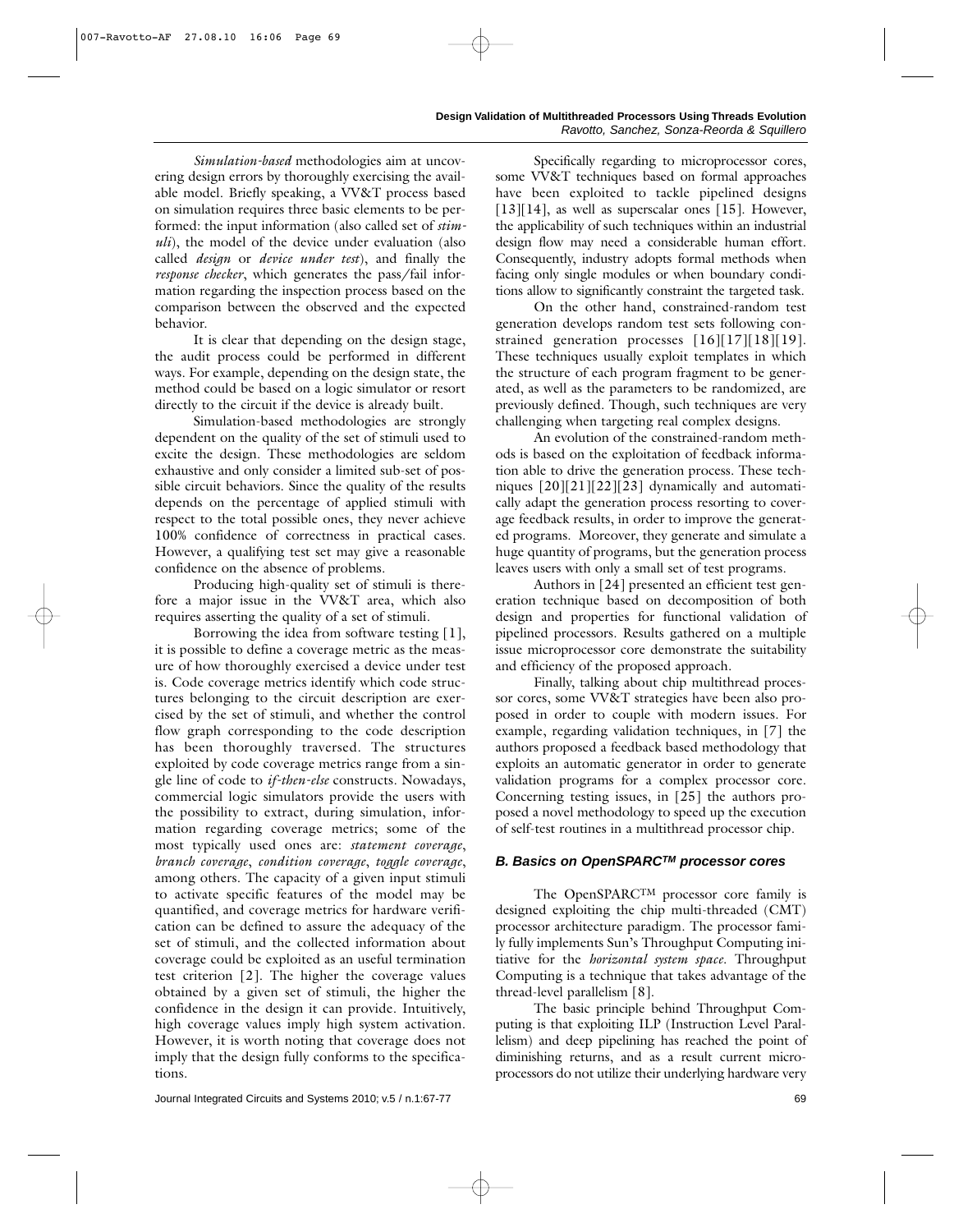efficiently. For many applications, the processor is usually idle most of the time waiting on memory, and even when it is executing, the processor is often able to only utilize a small fraction of its wide execution units. So rather than building a large and complex ILP processor that sits idle most of the time, a number of small, single-issue processors that employ multithreading are built in the same chip area. Combining multiple processors on a single chip with multiple *strands* or threads per processor, allows very high performance for highly threaded applications. This approach is usually called thread-level parallelism (TLP).

The one disadvantage to employing TLP over ILP is that execution of a single thread will be slower on the TLP processor than an ILP processor. However, current processors running at high frequencies, a strand capable of executing only a single instruction per cycle is fully capable of completing tasks in the time required by the application, making this disadvantage a nonissue for nearly all applications [8].

#### **3. PROPOSED APPROACH**

## *A. Introduction*

Multithreaded processor cores (as other modern processor architectures) rely on the efficient distribution of independent instructions among the hardware resources available into the processor; for example, in the case of fine grained multithreading architectures, at every clock cycle it is required to switch the context from the current thread to the next available one. In fact, design engineers are required to include into the processor core complex modules able to handle with all these scheduling requirements.

Test program generation for these complex architectures is really a challenging task: considering multithreaded processors, the search space to be explored is even larger than for other processors, and includes all the possible combinations of sequences of instructions (one for each thread).

The real challenge in a multithreaded environment is to find a thread-oriented test program that runs in all the processor threads, and it is able to fully excite a specifically targeted module. This is not easily performed neither resorting to a random-based approach nor by hand, even though a deep knowledge of the processor core is available. As a matter of facts, facing test program generation by exploiting simulation-based approaches that rely on random or deterministic methods may require enormous efforts in terms of computational time and memory occupation.

Finally, it is worth mentioning the importance of devising methods able to automate as much as possible the generation process, reducing the need for skilled (and expensive) human intervention, and guaranteeing an unbiased coverage of corner cases.

The semi-automatic methodology we propose in this paper faces the above issues: it is built on a suitable feedback-based generation algorithm and a simulation-based program evaluator. The candidate test programs are simulated exploiting a high-level model of the targeted microprocessor. Additionally, a stepby-step schema is implemented in order to increase the efficiency on the generation process.

## *B. Environment architecture*

Figure 1 reports the conceptual view of the proposed methodology. The whole approach is divided in two main parts: the first one is performed by hand, and is related to the general framework configuration; the second one is devoted to automatically generate test programs and it is based on a multi-run process where an evolutionary algorithm is exploited for the automatic generation of assembly programs.

The main sub-phases of the first part are described in the following:

- *• Module selection*: the target module is selected and identified by the validation engineer.
- *• Metrics selection*: the high-level metric(s) to be maximized are chosen taking into account the description style of the processor model.
- *• Environment settings*: the validation engineer must fulfill a series of requirements in order to setup the generation environment: com-



**Figure 1.** Conceptual view of the proposed approach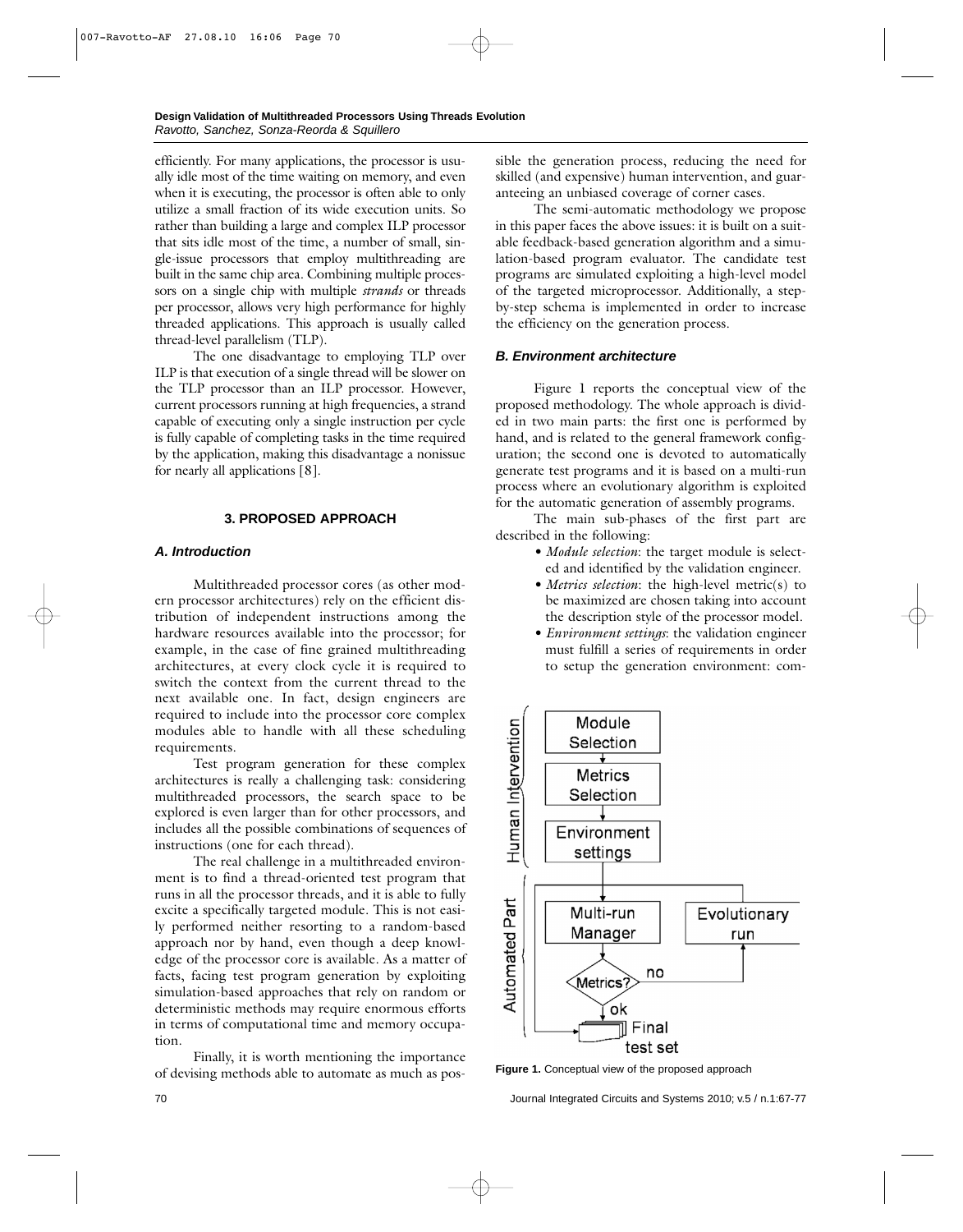pile the *constraint library*, describing the processor assembly syntax; chose the set of instructions among the described ones to be used in every generation run; decide the parameters characterizing every generation run, such as the length of the programs, the programs size, etc; define the termination conditions for both every single run, and the overall multi-run experiment.

The second part of the generation process is divided into a series of automated steps (i.e., evolutionary runs): in every run, a series of test programs are generated, evaluated and eventually improved; at the end, only the best program is preserved in the final test set. It should be noted that since herein the proposed approach targets a multithread processor core, the programs generated are composed by different pieces of assembly code that compile independent threads. In the automated part, the generation process is handled by the *Multi-run Manager* that, using the configuration information previously defined by the test engineer, launches a series of evolutionary runs exploiting the evolutionary algorithm until satisfactory figures are obtained with respect to the chosen metrics, or a given ending condition is matched. Thus, the main goal of the multi-run manager is to activate with the right parameters every evolutionary run, and to collect the final set of test programs.

The rationale for this step-by-step methodology is that in general it is not possible to satisfactorily solve the addressed problem within a single run, i.e., by generating only a single test program with a single set of parameter values, especially when complex modules are targeted. Moreover, this multi-run adaptive execution allows the evolutionary algorithm to better and faster focus on the targeted module, thus reducing the generation time, since long test programs must be only evaluated during the first run.

Once the test engineer provides configuration information to the multi-run manager, the automatic process is ready to start. The first evolutionary run is called a *winnowing run*, since the test program left by this iteration must be able to cover those parts of the targeted module that are relatively easy to excite using for example, long random generated programs. From the second iteration on, the multi-run manager progressively diminishes the dimension of the test programs to be generated, whereas varies the set of instructions, trying to excite specific and not already covered parts of the design. It is important to notice that at the end of each run the covered items are actually marked as covered, so that the generation process focuses only on those parts that are not yet excited, speeding up simulations. Each run is terminated when the evolutionary algorithm reaches a condition in which it is considered that it is not possible to further improve the targeted metrics, or when a maximum number of programs have been simulated.

In every run, the delivered test program, (i.e., the best one) is picked up by the multi-run manager and preserved in the final test set. In addition, the multi-run manager reconfigures the simulation environment removing the covered items, changing the settings, and starting a new evolutionary run (if the termination condition is not yet reached).

It should be noted that once the framework has been set up for a specific module it can be easily used to tackle other modules by only modifying the feedback value provided to the evolutionary engine, and by tuning the parameters for the multi-run execution.



**Figure 2.** Multi-run architecture

#### *C. Generation loop*

Figure 2 presents in more details the environment defined to implement the proposed approach, highlighting the elements that intervene in the generation loop.

Every run launches the evolutionary engine, which plays the role of the automatic test program generator. The engine generates test programs starting from a set of constraints that describe the syntactic appearance of the test programs. This information is organized in the *constraints library*. This library lists all syntactically correct instructions and all the valid operands for each one. Since we are in a multithreaded environment, also the thread scheme and the number of threads to be generated must be encoded in the constraints library. Based on both the constraints library and the settings provided by the multirun manager, the evolutionary engine generates syntactically correct test programs; each of them is evaluated by the *Evaluator* using a simulation environment, and a measure of how well it solves the given problem is fed back to the evolutionary engine. The evolutionary engine allows to simultaneously maximize all the selected metrics with a defined priority.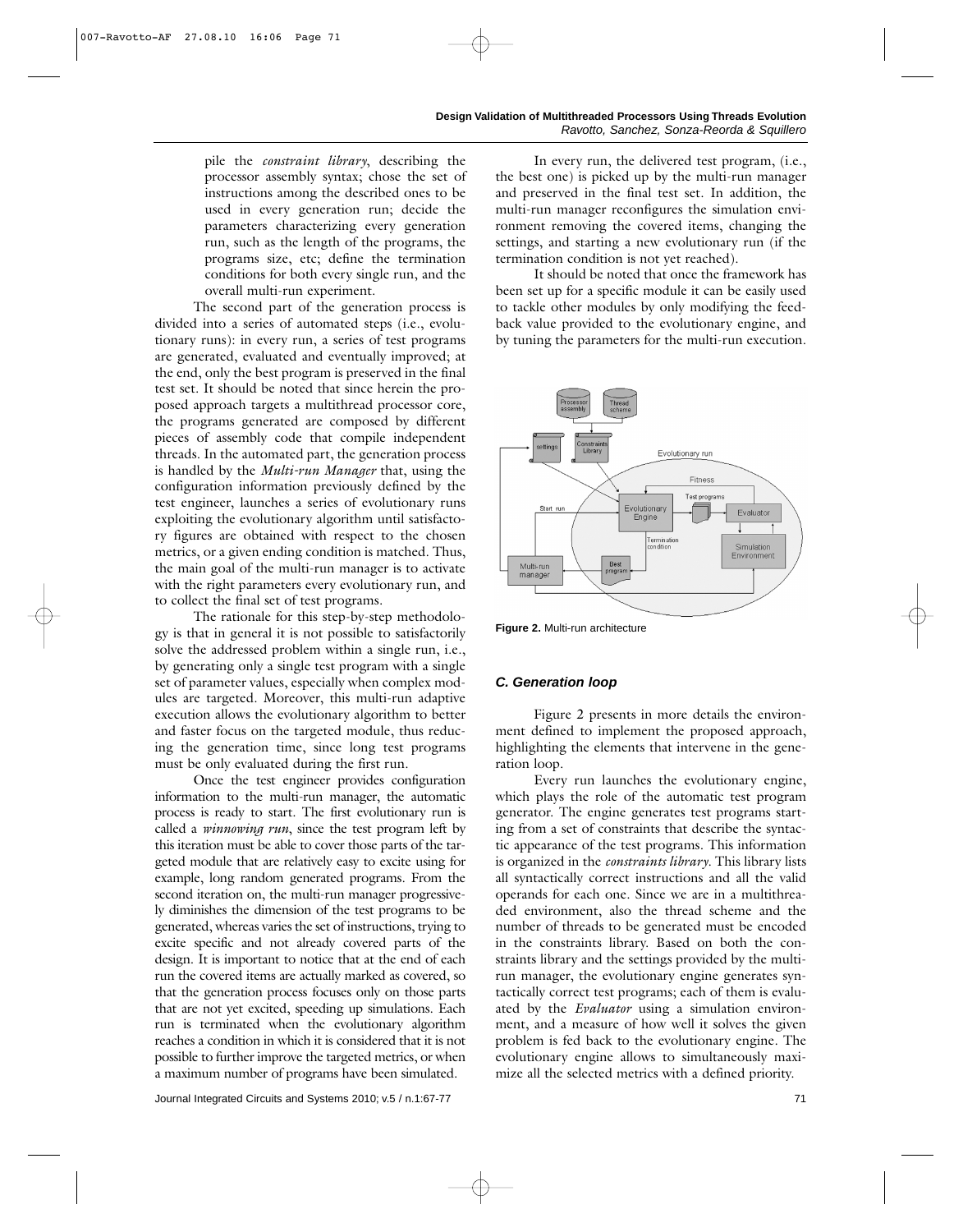#### *D. Evolutionary engine and genetic operators*

A preliminary version of the evolutionary tool used here is described in [3]: this evolutionary algorithm exploits a suitable internal representation for programs, based on graphs, and basically works as follows: an initial set of random test programs (called *individuals*) is created and evaluated with respect to an evaluation function; then, the best fitted programs are chosen to be improved by the application of one of the so called genetic operators: mutation and crossover. This process iterates until a stopping condition is reached. The approach has been able to successfully deal with the generation of test programs tackling different goals: processor testing [11], verification [3] and post-silicon verification [12]; however, in order to deal with multithreaded processors, it is necessary to introduce special features that allow the evolutionary optimizer to effectively manipulate and evolve test programs for multithreaded processor cores. In this paper, we present an improved version of the evolutionary algorithm able to effectively generate multithreaded test programs.

The new version of the algorithm generates, manipulates and improves multithreaded test programs; every single program is internally represented as the union of *N* different programs, being N the number of processor threads. Every one of these programs must be enriched and improved contemporarily in order to reach a useful final test program that exploits the actual interdependency among the different instructions on every single thread. In the following, a complete description of the new features of the evolutionary engine that directly regard the automatic generation of multithreaded test programs is reported.

#### *E. New multithread-oriented features*

Test programs for SMT processor cores mainly differ from predecessor ones in the composition of every test program: in the SMT case, every single test program is composed of a set of N threads, whereas the effectiveness of the test program is evaluated considering the parallel execution of all the threads. Conceptually, every single thread executes an independent program whereas sharing hardware resources with other threads. However, from the generation point of view, it is important to improve the single thread, as well as to maximize the interaction among the parallel executions of the different threads.

In the version of the tool oriented to SMT processors which is proposed here, the evolutionary engine is able to act separately on both the whole test program and the single thread by exploiting different genetic operators.

The evolutionary tool is able first to create random (but correct) multithreaded test programs and then to independently evolve them by applying suitable thread-oriented evolutionary operators.

In other words, new genetic operators work specifically on independent threads by inserting, deleting and mutating instructions. In addition, the evolutionary engine also exploits an inter-thread crossover operator, allowing code recombination between threads, thus permitting the evolutionary optimizer to exchange valid pieces of code between the different threads of a single program, as well as between threads in different test programs. In this way, the method leverages easy exchange of outstanding pieces of code between different threads.



**Figure 3.** Thread-oriented crossover

Figure 3 graphically represents the application of the crossover operator between two threads of the same program.

Let us suppose that *TP1* (in the upper part of the figure) represents the selected program that undergoes the thread-oriented crossover. *TP1* is composed of two threads (*th 1* and *th 2*), each one of them containing three sections separated by dashed lines. Let us also suppose that in both threads of *TP1* the grayed lines demark the pieces of code selected to be exchanged during the application of the mentioned crossover inter-thread operator. The resulting individual (*TP1'*) is depicted in the bottom part of the figure.

It is interesting to highlight that the evolutionary optimizer is able to safely exchange pieces of code between threads since every test program and in particular every thread is internally represented as an acyclic graph. The graph-based representation of test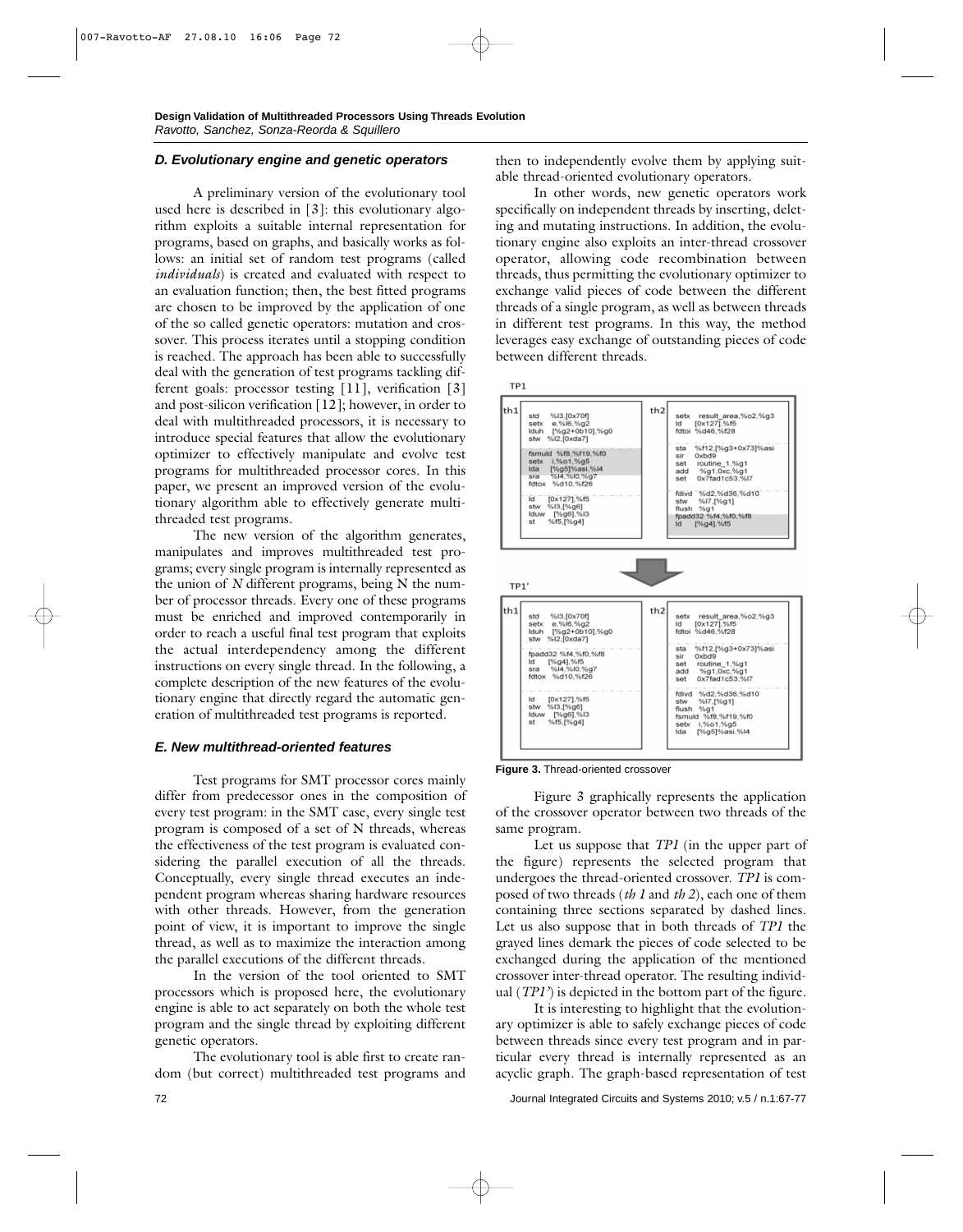programs allows the evolutionary tool to copy, transfer, and even eliminate code segments without losing important details regarding the program structure for pieces of code such as subroutines and jumps.

On the other hand, the whole test program is also eventually modified by the application of genetic operators that, as in the previous versions of the evolutionary optimizer, elaborate on the complete program structure.

In order to measure the interaction between threads, the evaluation of every program is performed on the whole multithreaded test program, and the feedback information gathered are used by the evolutionary tool to adapt the generation process.

#### **4. CASE STUDY**

We evaluate our approach on two processor cores that exploit the multithreading processor paradigm. In the first case, we deal with the *pick unit* of the OpenSPARC™ T2 processor. Considering the style of the processor description, in this case the coverage metric we selected is *condition coverage*, which measures which possible values each conditional expression takes during simulation, tracking the sensitized vectors (those that change the result of the overall expression) for each conditional expression.

In the second experiment, we exploit the proposed approach for the generation of validation programs for the *switch logic unit* of the OpenSPARC<sup>™</sup> T1. In this case, taking in consideration the style of the available description of the processor model, the metric selected is *toggle coverage*, that reports the number of nodes or storage elements that toggle at least once from 0 to 1 and at least once from 1 to 0.

In both cases, the generation environment was developed resorting to the multithread-oriented version of the tool named  $\mu$ GP<sup>3</sup> [26]. The tool counts about  $42,000$  lines of  $C_{++}$  code.

The multi-run manager, described previously, was developed in Perl as well as some simulation scripts.

The constraint library is written in XML language, counts about 4,500 lines and describes the SPARC V9 instruction set architecture. The constraints are divided in sections, and for each one the number of different instances in the test program generated must be set. In each section we defined some macros, each of them representing a valid instruction or set of instructions. In this case we defined two sections: the first represents a thread (we set up the tool to generate eight different segments of this type) and the second represents subroutines (we set up the tool to generate ten different segments of this type). Writing the constraint library required to the test engineer less than two working days. Clearly, the generation environment settings differ depending on the faced processor core: in the case of T2 processor core, for example, every single generated test program is composed of eight threads, whereas only four are required in the T1 case.

Regarding the multi-run mechanism, we set to 60,000 clock cycles the maximum duration of the first run (excluding privileged instructions), and to 20,000 clock cycles the maximum duration for all the other runs (with all the possible instructions).

In the following, we briefly describe both processor cores as well as the tackled modules. In both the faced experiments, as highlighted by the experimental results, the proposed approach reached outstanding results compared to a pure random-based approach. It is important to note that the tackled modules are specific of the multithreaded architecture, and similar modules can be found in other processors, too. All the reported experiments have been performed on a couple of HP xw 8600 Workstations with 8 GB of RAM running Linux. The simulation environment used is based on the verification suite provided by Sun Microsystems for both the considered processor cores.

## *A. OpenSPARCTM T2*

*OpenSPARCTM T2* is a 64 bit open-source microprocessor developed by SUN Microsystems and freely available at [8]. OpenSPARCTM T2 implements the chip multithreading (CMT) paradigm and counts on eight SPARC physical processor cores. Each SPARC core is able to support eight *strands* (i.e., a virtual processor able to run a software thread). Internally, every processor core divides its eight strands in two groups of four strands each. In order to increase the throughput, each SPARC core contains two integer execution pipelines (one per strand group), one floating-point execution pipeline, and one memory pipeline (shared by the eight threads).

The OpenSPARC<sup>TM</sup> T2 can execute up to 64 simultaneous threads, but in every SPARC core at most two strands can be active at the same clock cycle. The strands are switched at each clock cycle choosing the least recently issued available strand within each group. A strand is marked as unavailable if it encounters a long latency event, such as a cache miss, a floating point operation, etc.; no instructions are picked from an inactive strand until the long-latency event is terminated. The execution of the others strands continues normally while the long latency operation is executed.

Each SPARC processor core has a 16 KB, 8 way associative instruction cache, an 8 Kbytes, 4-way associative data cache, an 64-entry fully associative instruction TLB, and an 128-entry fully associative data TLB, that are shared by the eight strands. The eight processor cores are connected through a crossbar to an on-chip unified 4 Mbytes, 16-way associa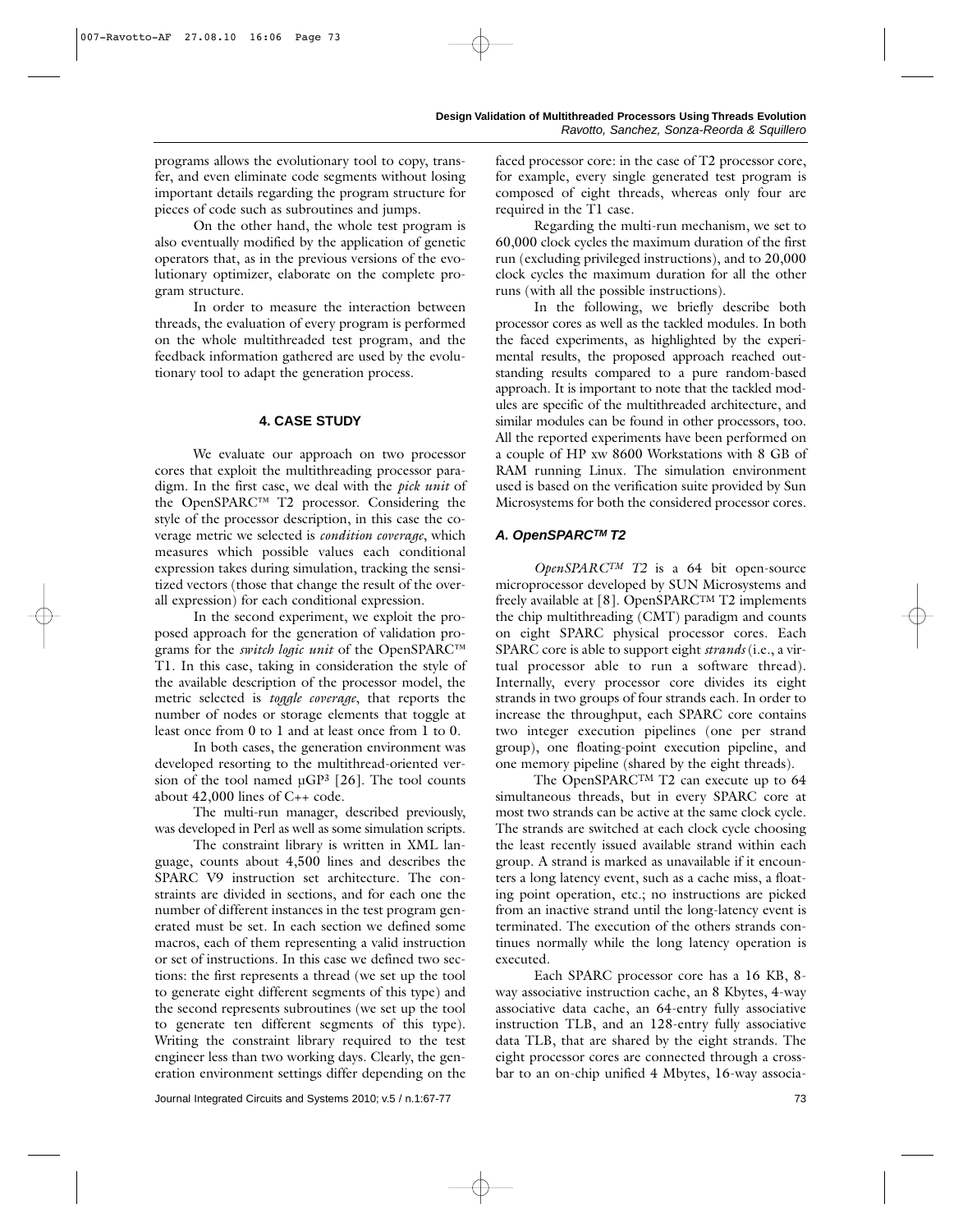tive L2 cache (64-byte lines) banked eight ways. The L2 cache connects to four on-chip DRAM controllers.

The main components of the OpenSPARCTM T2 core are:

- *•* The Instruction Fetch Unit (IFU), which distributes instructions to the rest of the core, while updating both the program counters (PC) for each thread, and the instruction caches. The IFU is composed of three subunits: the fetch unit, the pick unit, and the decode unit.
- *•* The Execution Unit (EXU), which executes almost all the integer operations, with the exception of the multiply and division instructions.
- *•* The Load and Store Unit (LSU), which manages memory accesses between the processor core and the data caches (L1 and L2).
- *•* The Cache Crossbar (CCX), which connects the 8 SPARC cores to the 8 banks of the L2 cache. A maximum of 8 operations on the memory can be processed simultaneously.
- *•* The Floating-Point and Graphics Unit (FGU), which implements the SPARC V9 floating-point instruction set, integer multiply, division, and population count (POPC) instructions.
- *•* The Trap Logic Unit (TLU), which handles exceptions, trap requests, and traps for the SPARC core. A trap is a vectored transfer of control to supervisor software through a trap table. The TLU maintains the processor state related to traps as well as the Program Counter (PC) and the Next Program Counter (NPC).
- The Memory Management Unit (MMU), which handles all memory accesses validating the permission to access to the requested address.

# *B. Module and metric selection on the T2 processor*

We evaluated our approach on the pick unit of the OpenSPARC™ T2 processor, which is the module mainly responsible for the management of the different threads to be executed in parallel. In addition, this module is distinctive of a multithreaded processor and is not present in other types of processors. Targeting the pick unit is particularly critical, since a suitable test program must properly combine the execution of several threads, making this unit the most suitable part of the OpenSPARC™ T2 where to evaluate the approach. The module is located within the instruction fetch unit (IFU) and at each cycle is in charge of selecting two threads out of eight for the execution.

Its correct behavior is essential in order to guarantee both proper functioning and maximum performance of the processor.

The threads are organized in two thread groups of four threads. The pick unit contains a state machine for each thread with two possible states: READY or WAIT. A thread can be picked if it is in a READY state. A thread is in a WAIT state if any wait condition exists for the thread and it remains in a WAIT state until the condition or the conditions that caused the transition to WAIT are resolved or the thread is flushed. The details about the functioning of the pick unit can be found in [8].

The RT level description of the pick unit is written in Verilog and counts 3,688 lines. As mentioned before, at each clock cycle the pick unit needs to check a number of thread conditions. The RT-level description is thus organized in a significant number of signal conditional assignments that check all the possible WAIT / READY conditions. For this reason, the obvious choice for the main metric to drive the generation process is Condition Coverage. This metric is very meaningful for the pick unit; in fact, as mentioned before, a thread could transition to the wait state due to several conditions and we need to ensure that all of them are covered by the test programs in order to fully excite the unit. Moreover, in the T2 pick unit description other coverage metrics like Statement Coverage, Branch Coverage, FSM coverage have a number of items to be monitored negligible, or null (as mentioned before, the RT-Level is organized with a significant amount of signal conditional assignments that are always all executed). On the other hand, the number of conditions is 29,394.

# *C. Experimental results*

Table I shows the results obtained on the pick unit when applying the multi-run proposed methodology. The table reports for every generated test program the percentage of the attained condition coverage, the code size, and the duration (in terms of clock cycles) at the end of every evolutionary run. The condition coverage reported is the cumulative value obtained by the set of programs collected until the referred run and not by the single program; the code size and the test program duration, on the other hand, are related to the best test program produced in each run.

**Table I.** Results obtained on the OpenSPARCTM T2 processor.

| Run #  | Condition<br>Coverage<br>[%]     | Code<br>size<br>[KB]                | Test program<br>duration<br><b>ICCI</b> |
|--------|----------------------------------|-------------------------------------|-----------------------------------------|
| 2<br>3 | 90.40<br>93.79<br>95.90<br>96.37 | 53.376<br>11.168<br>10.680<br>6.976 | 25,165<br>13,680<br>9,568<br>4.712      |

74 Journal Integrated Circuits and Systems 2010; v.5 / n.1:67-77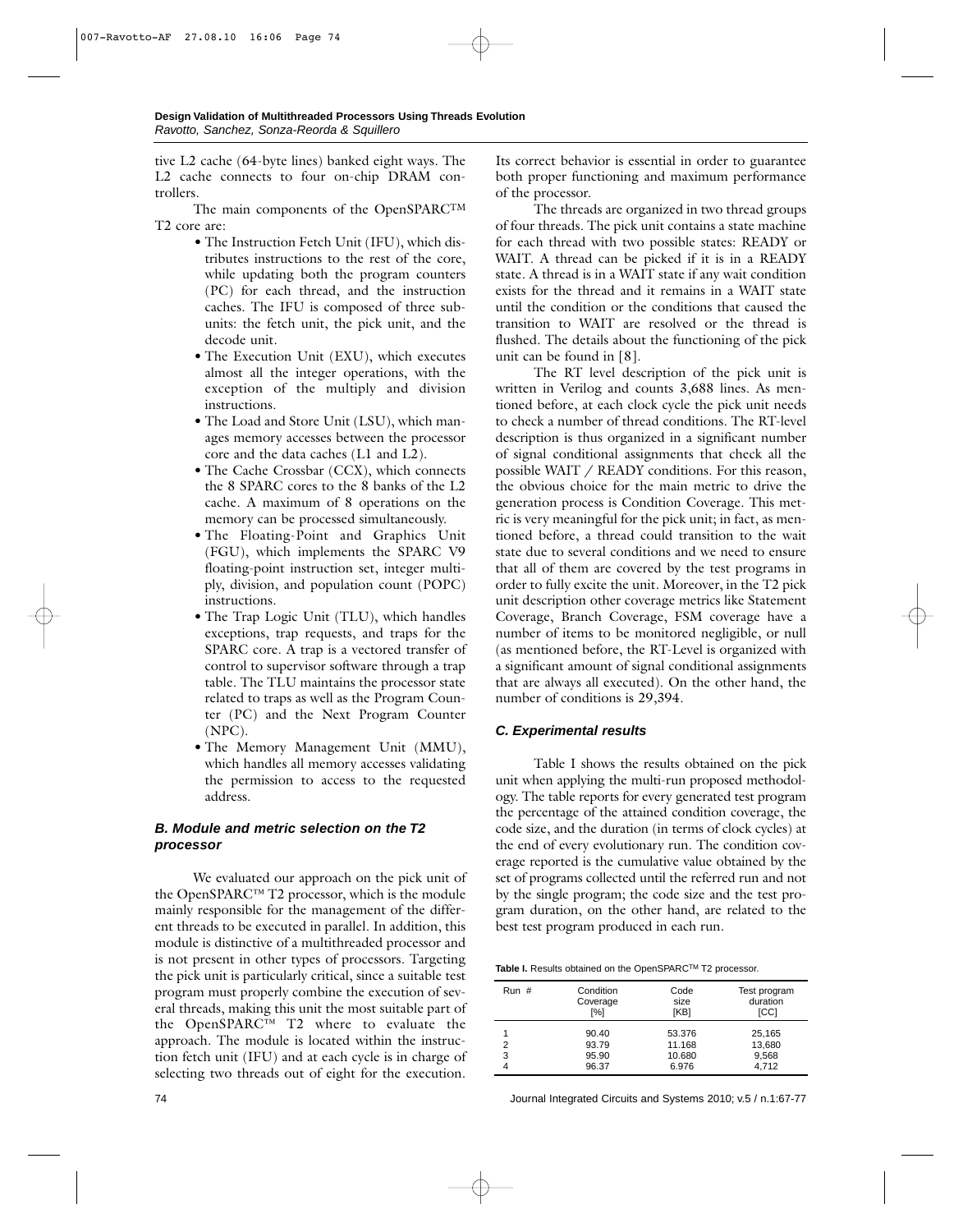The methodology is able to achieve 96.37% of condition coverage by executing the complete test set, which lasts 53,125 clock cycles. The amount of computational time required for generating the complete test set is about 5.5 days: 2.5 days for the first winnowing run and about 1 day for each of the following runs. The required time for performing the simulation of each generated program corresponds to about 6 to 8 minutes for the first winnowing run and about 2 to 3 minutes for the following runs, since these are shorter programs. The generation of the complete test set requires the simulation of about 2,000 programs; it is interesting to note that the additional computational effort required by the evolutionary engine is negligible.

In order to further assess the proposed methodology we performed a comparison against a purely random method. We randomly generated several test programs counting in average about the same number of instructions of the test programs generated in the first run of the proposed approach. Every random program is evaluated, and those programs able to improve the addressed condition coverage in the pick unit are retained in the final test set. Similarly to the proposed approach, 10 different experiments were simulated considering about 2,000 test programs in every launch. In this case, however, the generation process for every run lasts about 7 days. It is interesting to note that the generation time is higher since all the randomly generated programs count with a similar length of the test programs generated in the first run of the proposed approach, avoiding the gradual decrease in the length of the test programs presented in the proposed approach. Table II reports a comparison between test sets of the best run obtained exploiting the purely random approach and of the proposed approach, highlighting the cumulative condition coverage obtained by the test set and the cumulative number of clock cycles required to execute the complete set.

**Table II**. Comparison between the random and the proposed approach.

| <b>Strategy</b> | Number of<br>programs | Condition<br>Coverage | <b>Test set duration</b> |
|-----------------|-----------------------|-----------------------|--------------------------|
|                 |                       | [%]                   | ICCI                     |
| Best random     | 11                    | 91.04                 | 926.400                  |
| Proposed        |                       | 96.37                 | 53,125                   |

It can be seen from table II that the proposed approach is able to achieve a significantly higher condition coverage figure than the purely random one, while the test length of the set of test programs is significantly lower. This difference can partly be attributed to the ability of the evolutionary engine of guiding the search towards the most promising areas, and partly to the multi-run mechanism, which allows boosting up the coverage at every run while reducing the program length (with respect to the first run).

#### *D. Covered Corner Cases*

An analysis performed on the random resistant conditions left uncovered by the random experiments (while covered by the evolutionary-based approach) shows that the random approach is not able to cover some interesting corner case, such as the store buffer full wait condition. The load and store unit has, for each thread, a buffer with eight entries containing all outstanding store instructions. The pick logic, on its side, maintains a four bit speculative store counter per thread, which is incremented each time a store is picked. When this counter reaches the value eight and a new valid store is detected, the pick unit transitions the thread to the WAIT state. This condition is not easily reachable using random approaches: in fact, it needs a very specific sequence of memory operations. On the other side, the proposed approach is able to excite this condition, mainly due to the generation process, where the best test programs are combined and/or manipulated.

#### *E. OpenSPARCTM T1*

*OpenSPARCTM T1* is a 64 bit open-source microprocessor core developed by SUN Microsystems and freely available at [8]. The OpenSPARCTM T1 implements the 64-bit SPARC V9 architecture. If instantiated in the full version, the processor contains eight SPARC processor cores, able to support four threads. Each SPARC core has an instruction cache, a data cache, and a fully associative instruction and data translation lookaside buffers (TLB). The eight SPARC cores are connected through a crossbar to an on-chip unified level 2 cache (L2-cache).

Each SPARC core has single issue and six stages pipeline. The six stages are: *Fetch*, *Thread Selection*, *Decode*, *Execute*, *Memory* and *Write Back*. Additionally, every SPARC has the following units:

- *•* Instruction fetch unit (IFU) includes the following pipeline stages – fetch, thread selection, and decode. The IFU also includes an instruction cache complex.
- *•* Execution unit (EXU) includes the execute stage of the pipeline.
- *•* Load/store unit (LSU) includes memory and writeback stages, and a data cache complex.
- *•* Trap logic unit (TLU) includes trap logic and trap program counters.
- *•* Stream processing unit (SPU) is used for modular arithmetic functions for crypto.
- *•* Memory management unit (MMU).
- *•* Floating-point front-end unit (FFU) interfaces to the FPU.

Every single thread, on the other hand, is supported by a register file (with eight register windows), with most of the general purpose and special purpose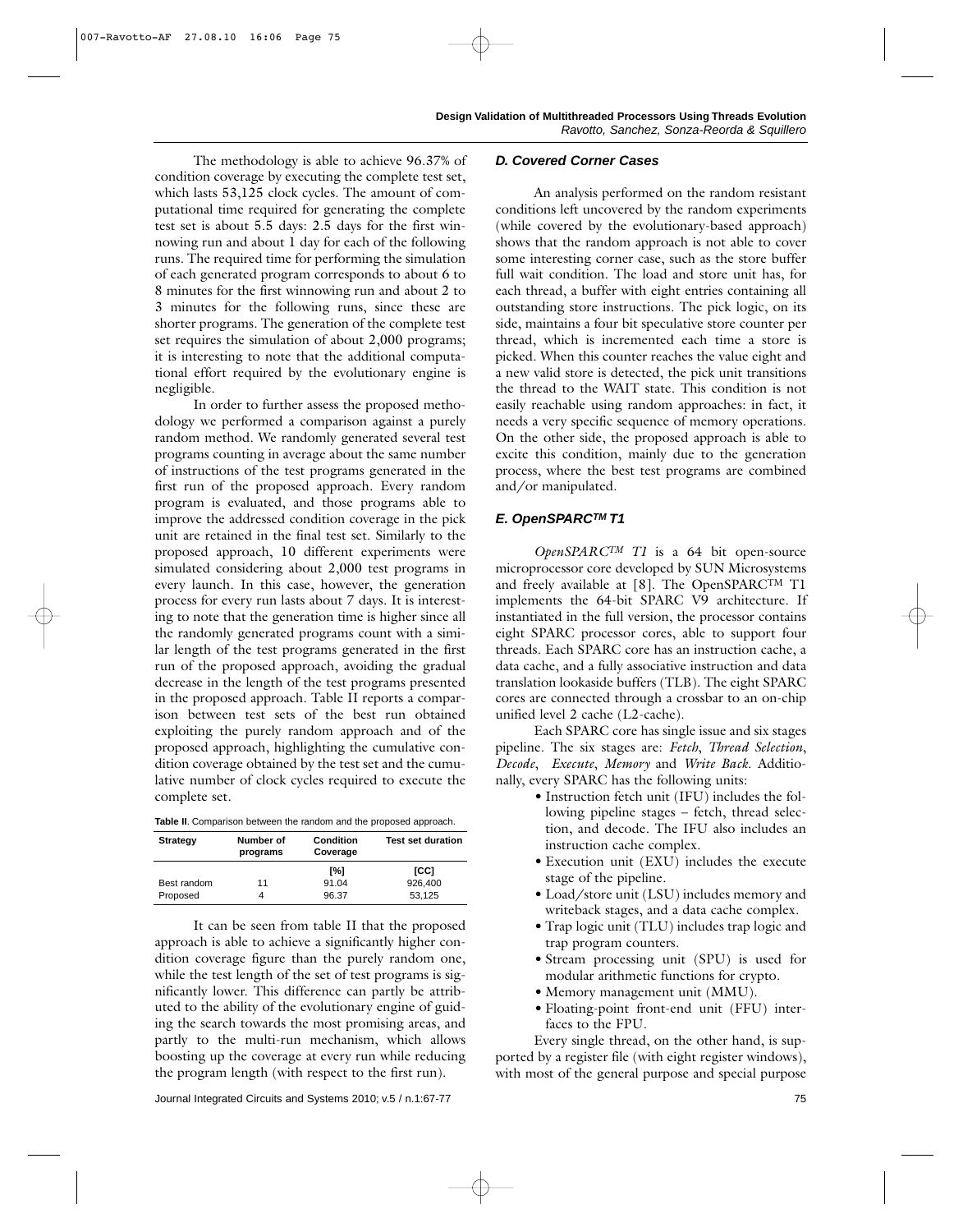registers replicated per thread. The four threads share the instruction, the data caches, and the TLBs. Each instruction cache is 16 Kbytes with a 32-byte line size. The data caches are write through, 8 Kbytes, and have a 16-byte line size.

#### *F. Module and metric selection on the T1 processor*

The OpenSPARCTM T1 processor core is described at RT-level in Verilog; in this case, the chosen module is the *switch logic unit* that belongs to the instruction fetch unit (IFU) and is mainly responsible for managing the four threads that are executed inside the processor core by performing the processor thread selection policy. The thread selection policy is as follows: the available threads are selected at every clock cycle giving priority to the least recently executed thread. The threads become unavailable due to the long latency operations like loads, branch, MUL, and DIV, as well as to the pipeline stalls like cache misses, traps, and resource conflicts. The loads are speculated as cache hits, and the thread is switched-in with lower priority.

The switch logic unit is described at RT-level in four different files and counts 1,428 lines, and as in the first experiment, this is a distinctive module in a multithreaded processor core, making this module crucial to the correct behavior of the processor core. The selected coverage metric regards with toggling the 7,387 store elements presented in the switch logic module. Once again, considering the processor description, this is the most important coverage metric available in the RT-level model, other verification metrics are negligible or not available for the considered module.

# *G. Experimental results*

Table III shows the results gathered on the switch logic unit of the OpenSPARCTM T1 processor core. Every line of Table III reports the results obtained by the best programs obtained in every experiment step (*Run #*). In particular, the toggle coverage reported is the accumulated value of the test set up to the considered run. Additionally, for every program the code size, and the duration (in terms of clock cycles) is also reported.

The complete test set lasts 19,615 clock cycles to be executed, requiring about 96KB. The complete test set achieves about 86% on the targeted metric.

Table III. Results obtained on the OpenSPARC<sup>TM</sup> T1 processor.

| Run# | Toggle<br>Coverage | Code<br>size | <b>Test program</b><br>duration |
|------|--------------------|--------------|---------------------------------|
|      | [%]                | [KB]         | [CC]                            |
| 1    | 75.12              | 9.03         | 3,672                           |
| 2    | 80.92              | 25.61        | 4,410                           |
| 3    | 82.37              | 27.07        | 4,067                           |
| 4    | 84.25              | 26.18        | 3,810                           |
| 5    | 85.67              | 8.89         | 3,656                           |

The complete experiment required about 4 days on the described workstation, requiring the simulation of about 4,000 programs. Compared with the pure random strategy, the proposed approach improves the coverage results in about 8%.

# **5. CONCLUSIONS**

In this paper a semi-automatic methodology able to generate effective test programs for the validation of complex modules in multithreaded processors has been presented. The methodology requires a limited and lowskilled manual intervention, basically to describe the assembly syntax of the targeted processor core, and can easily focus on specific critical targets (thus reducing the required computational effort), while still maintaining the ability of generating test programs for the whole processor. Despite the complexity of generating effective multithreaded test programs, the results gathered on a couple of real complex designs, the OpenSPARCTM T1, and OpenSPARCTM T2 processor cores, show the effectiveness and the scalability of the proposed method, in terms of both achieved coverage figures, and ability to cover very specific corner cases. The method is also shown to significantly outperform a random approach in terms of achieved results when a comparable number of test programs is evaluated.

# **REFERENCES**

- [1] Tasiran S., Keutzer K., "Coverage metrics for functional validation of hardware designs", *IEEE Design & Test of Computers,* vol.18, no.4, Jul/Aug 2001, pp.36-45.
- [2] Pradhan Dhiraj K., Harris Ian G., *Practical Design Verification*, Cambridge University Press. June 2009, ISBN: 9780521859721.
- [3] Corno F., Sanchez E., Sonza Reorda M., Squillero G., "Automatic test program generation: a case study", *IEEE Design & Test of Computers*, vol.21, no.2, Mar-Apr 2004, pp. 102-109.
- [4] Thatte S., Abraham J., "Test Generation for Microprocessors", *IEEE Transactions on Computers*, Vol. C-29, 1980, pp 429-441.
- [5] Kranitis N., Paschalis A., Gizopoulos D., Xenoulis G., "Software-based self-testing of embedded processors", *IEEE Transactions on Computers*, Vol 54, issue 4, April 2005, pp 461-475.
- [6] Ravotto D., Sanchez E., Sonza Reorda M., Squillero G., "On the Generation of Test Programs for Chip Multi-thread Computer Architectures", *IEEE Test Conference, 2008. ITC 2008*, ISSN: 1089-3539.
- [7] Ravotto D., Sanchez E., Sonza Reorda M., Squillero G., "Design validation of multithreaded architectures using concurrent threads evolution", *IEEE 22nd Annual Symposium on Integrated Circuits and System Design, 2009*. ISBN: 978- 1-60558-705-9.
- [8] OpenSparc<sup>TM</sup> processor cores: http://www.opensparc.net/
- [9] Kurshan R., *Computer-Aided Verification of Coordinating Processes*, Princeton University Press, 1994, pp 272.
- [10] Goodenough J. B., Gerhart S. L., "Toward a Theory of